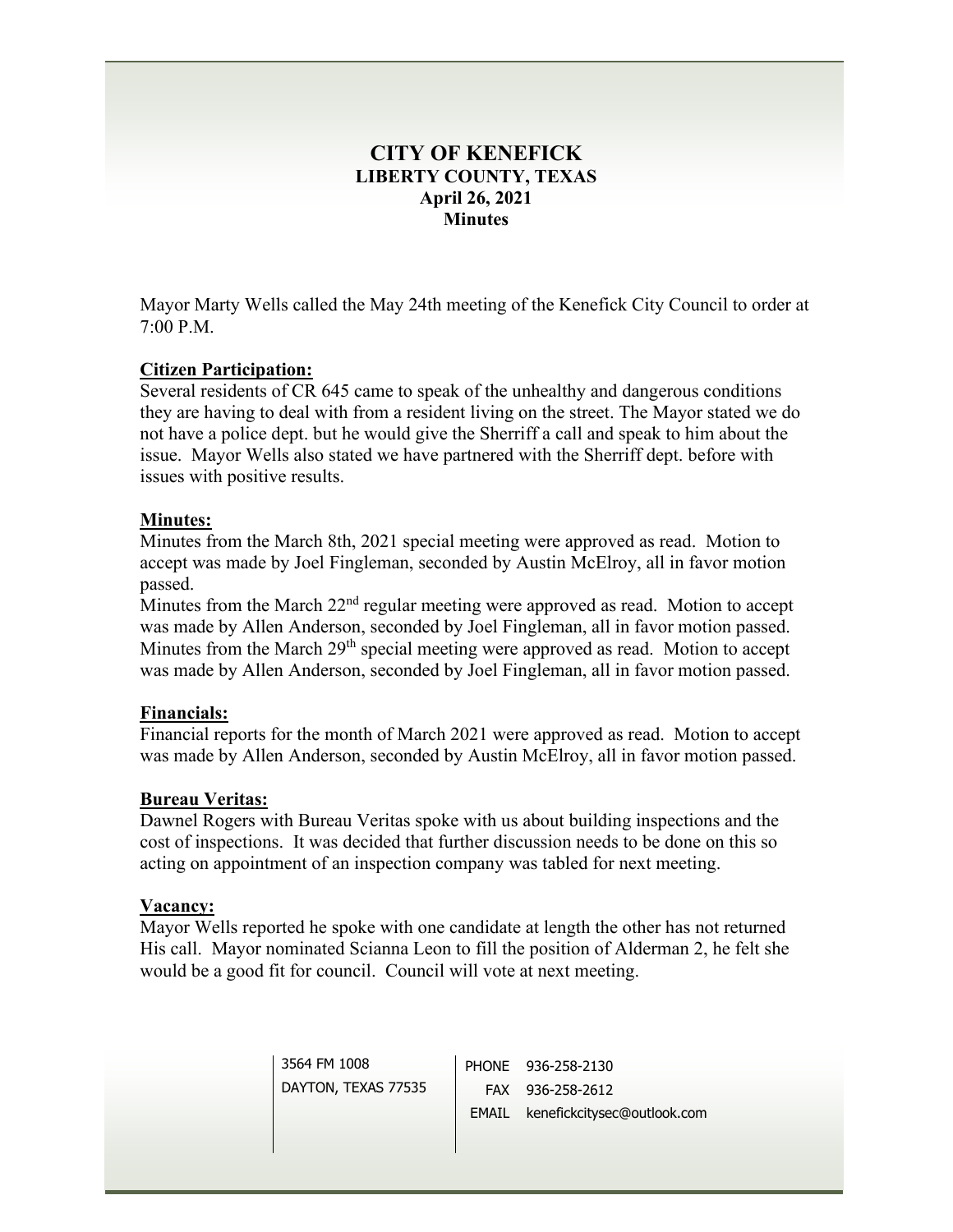#### **Property Tax:**

The setting of a property tax rate was tabled to next meeting.

#### **Title Insurance:**

Discussion on the purchase of title insurance on donated property at a cost of \$1315.00+ Tax. Allen Anderson made a motion to approve up to \$1500.00 for the purchase of title Insurance, seconded by Austin McElroy, all in favor motion passed.

#### **Ordinance 2021-02:**

Allen Anderson made a motion to accept the ordinance regarding mayors spending Authority. Austin McElroy seconded, all in favor motion passed.

#### **Ordinance 2021-03:**

The passing of this ordinance concerning travel trailers was tabled to next meeting. Everyone felt it needed some fine tuning before it gets passed.

# **Open Meeting Act Training:**

All council was instructed to go to the Texas Attorney General web site and take the Open Meetings Act Training print the certificate that they took it and bring the certificate to be placed in their file.

[www.texasattorneygeneral.gov/open-government/open-meeting-act-training](http://www.texasattorneygeneral.gov/open-government/open-meeting-act-training)

Mayor Wells adjourned the meeting at 7:50 P.M.

# **In Attendance:**

Marty Wells, Mayor Joel Fingleman, Alderman #1 Austin McElroy, Alderman #3 Allen Anderson, Alderman #5 Marlene Clanton, City Secretary

Marty Wells Jr., Mayor

Marlene Clanton, City Secretary

3564 FM 1008 Dayton, TX 77535

PHONE 936-258-2130 FAX 936-258-2612 EMAIL kenefickcitysec@outlook.com

 $\overline{2}$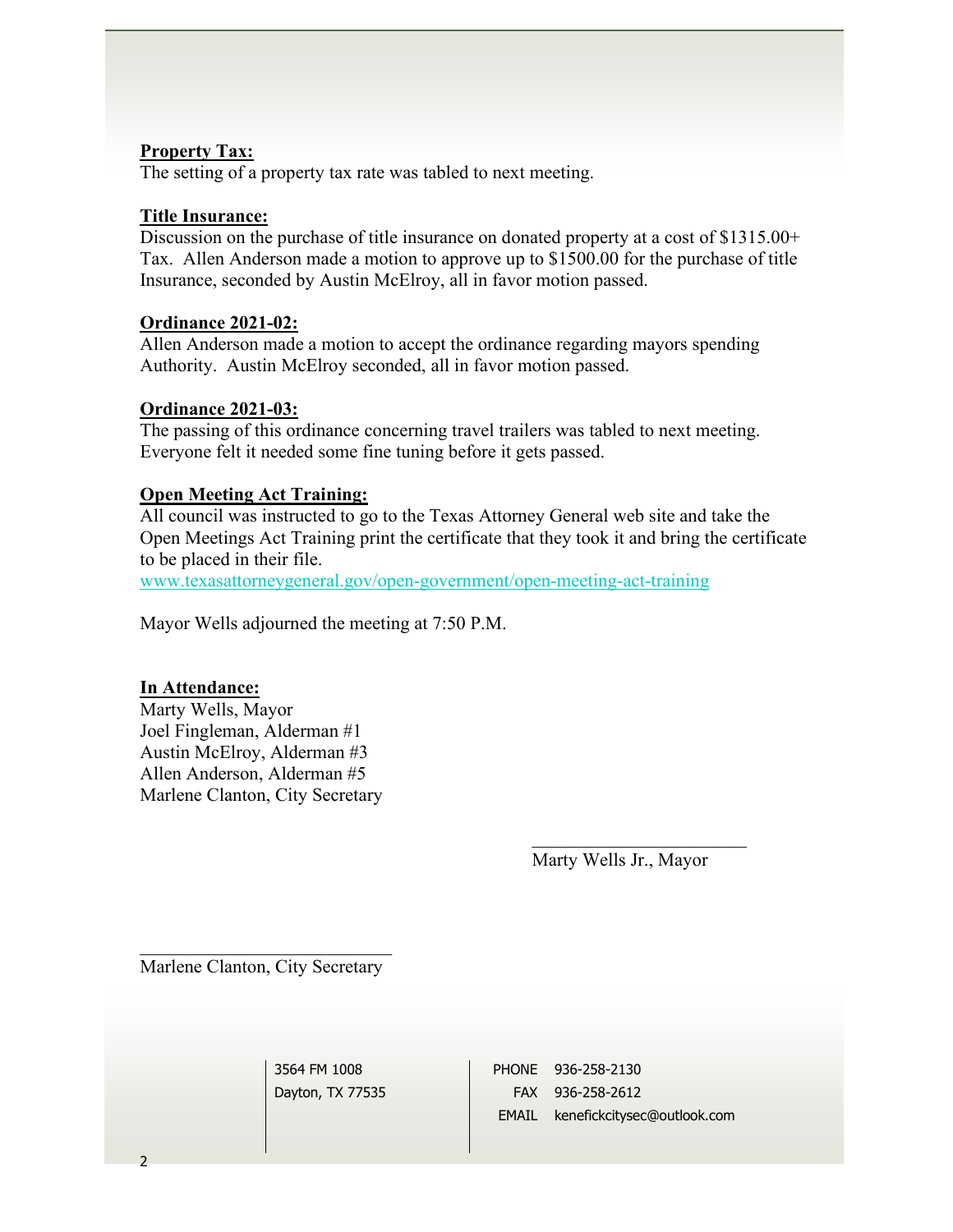Allen Anderson made a motion to accept and appoint the nomination of Scianna Leon To fill the open position of Alderman 2. It was seconded by Stacey Brown, all in favor motion passed.

Scianna was then issued the Statement of Officer and Oath of Office. Welcome, to Scianna Leon, Council member, Alderman Position 2.

#### **Bureau Veritas:**

Allen Anderson made the motion to hire Bureau Veritas with approval of contract by City Attorney to perform building inspections for us. Motion was seconded by Joel Fingleman, all in favor motion passed.

#### **Property Tax:**

Allen Anderson made a motion to table the setting of a property tax until we have a business plan on where the money would go, prior to setting a tax. The motion was seconded by Stacey Brown, all in favor, motion was passed.

#### **Virtual Assistant:**

Discussion was held on hiring a virtual assistant to assist city secretary on getting the city website up to date with publishing of city ordinances. Allen Anderson felt the citizens of Kenefick should have access to these ordinances before we start issuing tickets for failure to follow city ordinance. It was decided to get the ordinances put in a PDF format and Scianna Leon will assist the City Secretary with getting this done. Having a pay pal link added to site would also be helpful for citizens.

#### **Internet Service:**

There was no new information on getting Internet service.

# **Mobile Home and Hud-Code Manufactured homes:**

Ordinance concerning these homes will be pulled and reviewed for further discussion.

# **Ordinance 2016-92A:**

3564 FM 1008 Dayton, TX 77535 PHONE 936-258-2130 FAX 936-258-2612 EMAIL kenefickcitysec@outlook.com

3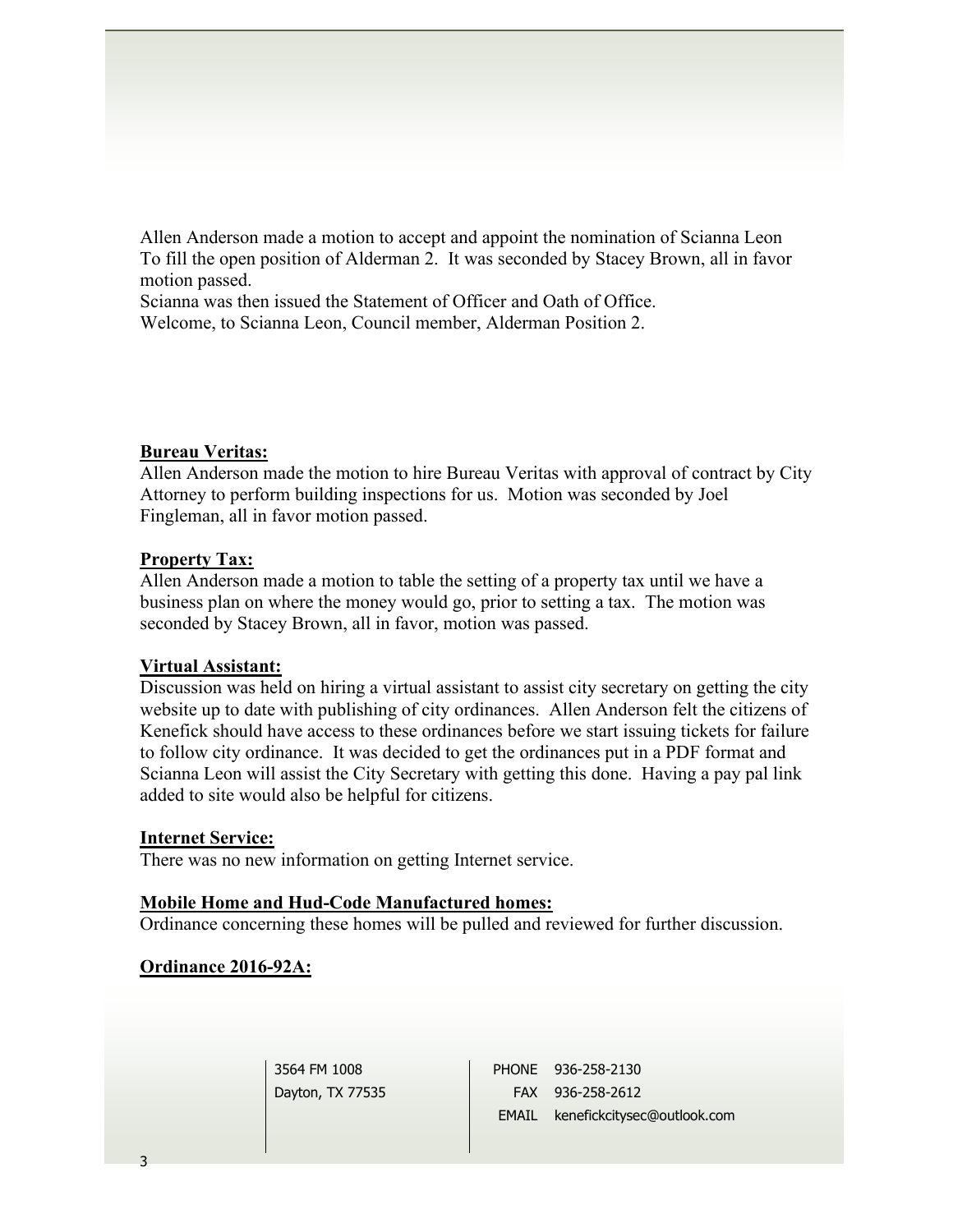After much discussion it was decided more adjustments to the ordinance need to be made. Suggestions of 30 consecutive days stayed in a year, a maximum of 20 vehicles on a lot, tract, or parcel of land. A fee of \$20.00 per space per year shall be paid to the city. Adjustments will be made and presented to council at next meeting.

#### **Real Property Donation:**

Council was presented with copies of the survey. Allen Anderson made a motion to approve the payment to Chambers Surveying and Mapping in the amount of \$2412.55. Seconded by Joel Fingleman, all in favor motion passed.

Meeting was adjourned by Mayor Wells at 7:50 P.M.

# **In Attendance:**

Marty Wells, Mayor Joel Fingleman, Alderman #1 Scianna Leon, Alderman #2 Stacey Brown, Alderman #4 Allen Anderson, Alderman #5 Marlene Clanton, City Secretary Tim Kirwin, City Attorney

Marty Wells Jr., Mayor

3564 FM 1008 Dayton, TX 77535

PHONE 936-258-2130 FAX 936-258-2612 EMAIL kenefickcitysec@outlook.com

4